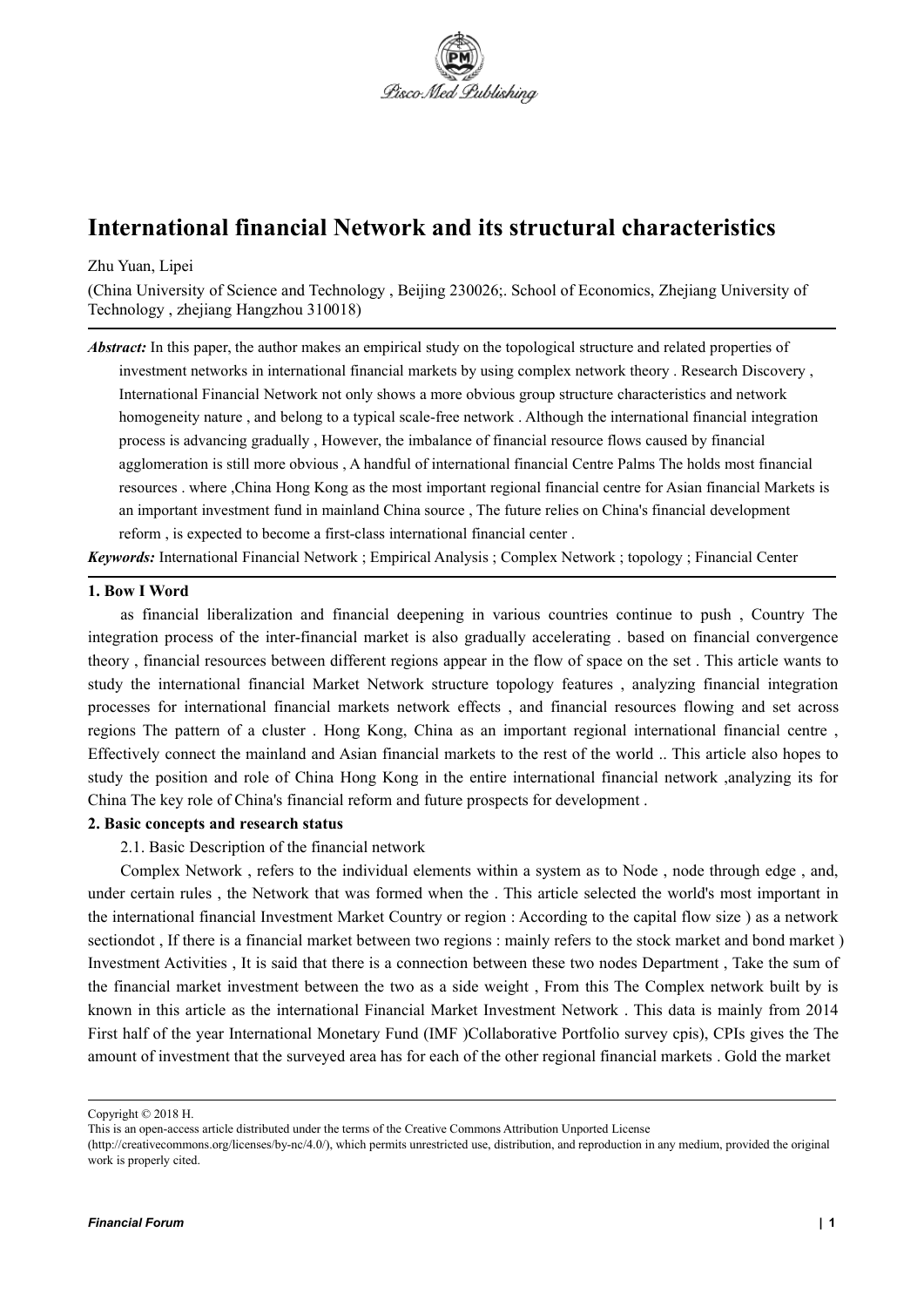investment mainly refers to two regions of the equity securities (Equity Securities ) and debenture securities debt securities) Investment Total and .

2.2. The structural characteristics of the financial network , related descriptive indicators and macros view topology

structural characteristics of the financial network , The mainly reflects the of the nodes in the network The connection between and the position of the node in the network , usually have group body structure and hierarchy two . The Community structure refers to the, because each node connections are not as dense as , and in financial networks tend to form several not same group , Group Internal connections more intensive , and groups between each other connections are much thinner . The hierarchy refers to different financial institutions due to size , Credit-borrowing capabilities are different , Render class like system tree diagram , Hierarchical structural features [1] .

for a weighted network , describes the description of financial network features The index mainly includes the following : Clustering factor , node degrees and nodesintensity , with coefficients . where , in a complex network degree The preference of the larger nodes to connect to each other ; clustering coefficients depicting financial networks Envelope structural features , clustering coefficients greater , The more the financial networks tend to group body structure characteristics ; node degrees and node strength depict the node in importance in complex networks .

in modern graph theory, , the macro topology of the network is typically a package of Around : Rules network , Random network , Small World Network and scale free network . where , No scale network mainly refers to the node degree distribution obeys the power law distribution of the Complex network . verified by research, Real network such as Internet, social networking network and inter-bank networking, features multiple scale-free networks [2].

2.3. research status

In recent years , Complex network theory is constantly applied to the epidemiology of infectious Diseases , Club Learn , All areas of financial economics , uses complex network theory to The number of complex individuals or organizations in the real world constructs a relational network and studies its Topology metrics , ability to connect to network structures and nodes Has a clearer and more intuitive understanding . in the field of finance , already numerous Literature Studies on the use of complex network theory trade network and interbank network to P -5]. due to geographical subdivision of financial market investment data is difficult to obtain the original reason , Research literature on investment network structure of international financial markets currently still less ,Schiavo and others in 2007 years used to trade networks and countries The structural characteristics of the inter-financial network have been studied and compared , think both Show Center one around structural features, International Trade Network connection of financial network more closely, but Schiavo Wait for people without an analysis net Benquan Distribution of collaterals , also lacks an in-depth study of the network's local properties '

This article in Schiavo ) based on People's research , applying complex analysis tool for Network theory the international financial Market Investment Network was Related research, not only got the node intensity distribution , margin distribution , gather class factor a series of network structural features such as , , and so on ., For internationalInvestment in financial markets and the flow of investment funds across countries Law has a further understanding , also focuses on analyzing China Hong Kong in international

Special locations and key roles in financial networks .

#### **3. Empirical Analysis**

3.1. the degree of integration of the financial investment Market

with the BRICS countries represents the vast majority of developing country finance Open continuously deepening, Integration process of international financial markets gradually accelerating, this first Understand and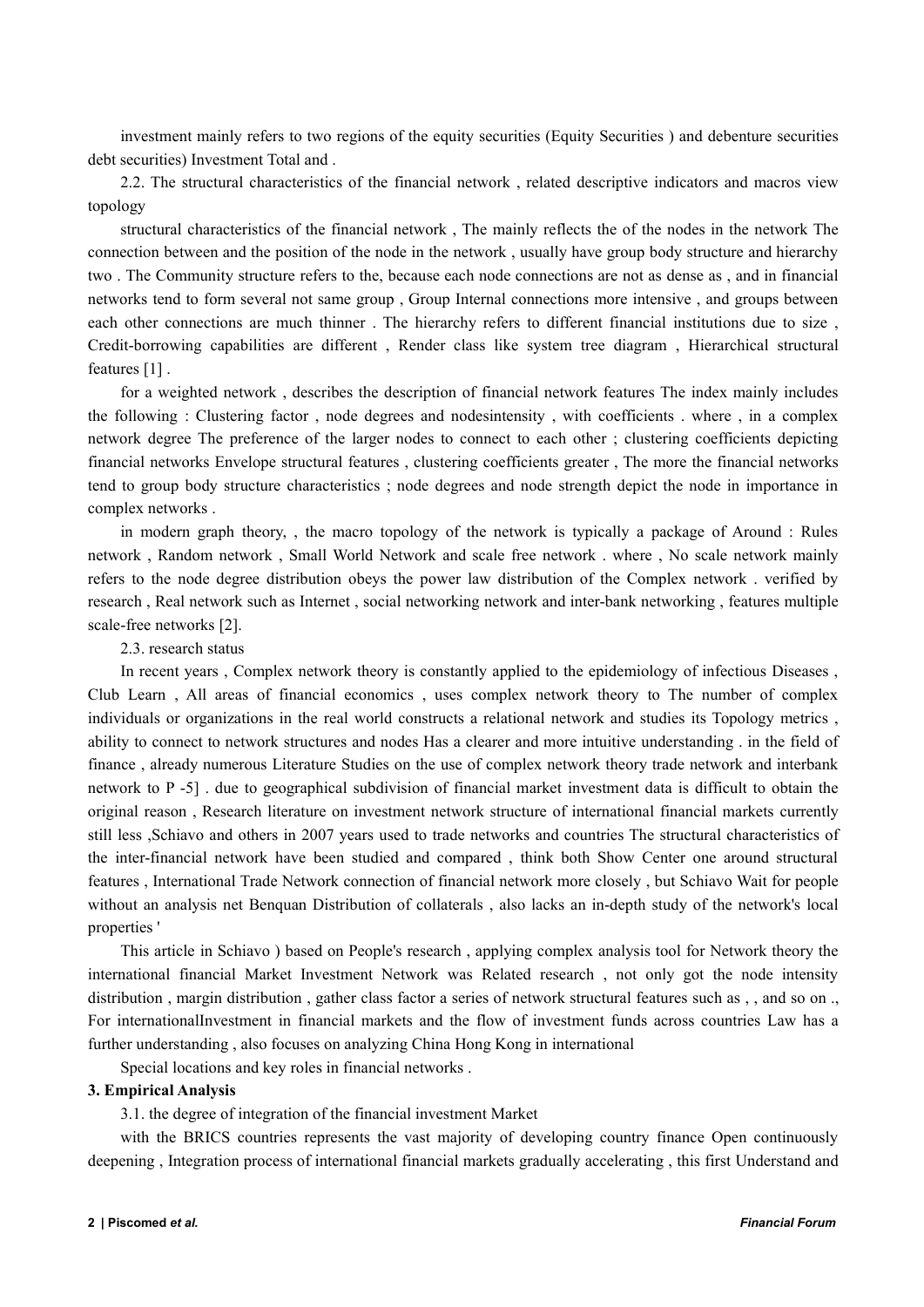study this process through network diagrams . because of international voting Capital amount larger , and some data has statistical errors, and Schiavo different Research Methods, This article takes a method of setting different thresholds , with to more clearly study the financial investment market's capital flows . sets The threshold the to the value of the investment amount between nodes , 50% the mean value of , to get Network Diagram and node degree probability distribution . from Diagram 1, 2 unknown , all Financial Investments network connectivity is very good . The degree of tightness between the nodes of the network can be characterized by the network density indicator , network density is the actual save on the network The ratio of the number of sides to the maximum possible number of edges is  $. +$  2014 Year, network density from 0.713 up to 0.752, Show integration of international financial markets Level is being elevated to very high levels each year ,Most node states Home is involved in financial investment activities around the world . where , United States , English countries and Luxembourg three countries highest degrees , such as umbrella outward radiation the knot construct also explains New York , London and Luxembourg remain with the rest of the world The more frequent financial market investment links .

to understand the heavy of certain nodes in the international financial network for the entire network to degree, This article first study the rich club of the internet coefficient. weighted : Rich Club Music Department coefficient Rich - Clubcoefficient ,RCC ) refers to net front R Benquan between the highest nodes and the entire network The ratio of the sum of the edge weights between nodes . Bhattacharya 2008) Other people research The rich of the International Trade Network Club, "" ,View International Trade net network existence Rich Club "" , That is, there are a few nodes with a A huge flow of contacts ,The trade between these nodes accounts for the web The high percentage of total trade is . does the financial investment network also exist so that The Rich club of the the is the same as Phenomenon ? based on results ', ' Rich Club Music Department " before " the capital flow relationship between the nine nodes accounts for the entire network capital flow on55°%, remaining nodes only account for 45°%. Map 3 close to one strip parabola , proof Funds Network Rich Club The phenomenon is significant, Several major areas account for most of the world's capital flows.

3.2. an important financial centre in the Inter-financial market

There are three main ways to study node importance in a network ( ) , one isThe number of connections to other nodes by one node , that is node degree analysis ;Another is in a weighted network , Is based on the rights of each edge of a node Heavy and ,- node Strength analysis ; The third method of is based on a The number of shortest paths for nodes ,- -------- Medium . three methods with emphasis , to fully understand the importance of each node , This article applies to analyze each of the three methods .

3.3. An importantinternational financial center in the network from Rich Club Music Department

3.3.1. node strength and edge distribution

for Border Rights Network , Benquan cloth reflects not only the importance of nodes in the network , can also explain nodes The strength of the connection between and its distribution characteristics . Cumulative Total investments cloth Fit Results Chart 5 ) know margin Compliance Power Law distribution , The probability of the Fit density function for f x  $\land$  a . XA + C  $\land$  Kc takes a value of - 8.745, - 0.108 and 2.545, The confidence interval for is  $(-10.77, -6.717)$   $(-0.161, -0.054) + 1.543, 3.548)$  top statistics are 0.99. where, United States, maximum node strength for UK and Luxembourg 6 and the U.S. section Point strength far beyond the United Kingdom other nodes , on the financial market Has a Total capital flow of more than the world total 1/5, is investing in the world Active financial Center .

Maximum strength three regions , as an important regional financial centre , connects the entire Asian financial market . compared to European financial market field , Total Financial investment between Asian countries represents only the total investment of these countries amount 20.3%, far below European countries 82.2% ratio , this says The financial investment relationship between Asian countries is not very deep. , on the one Hand because the overall financial market maturity and international level in European countries is greater than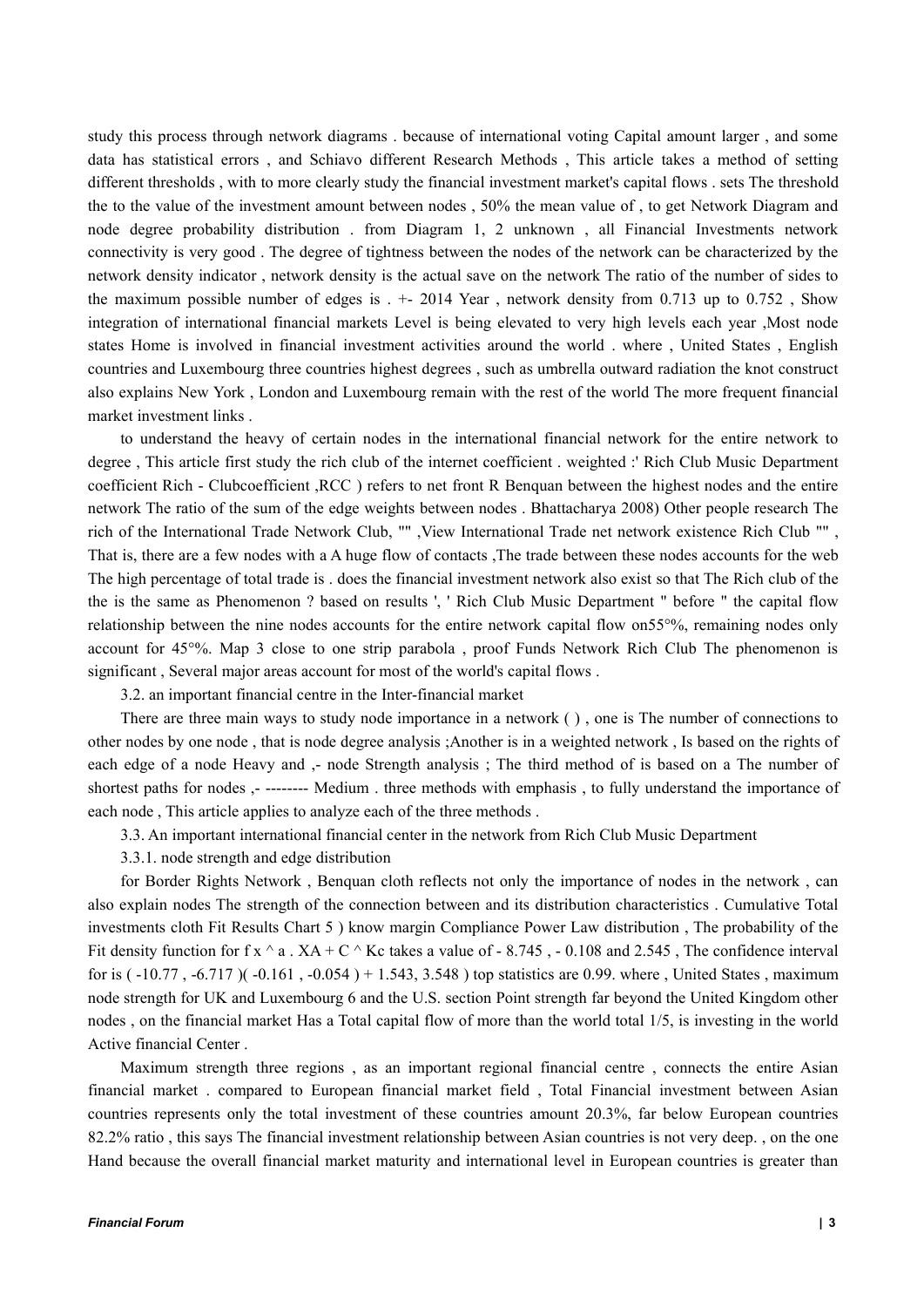High , on the other hand, the regional financial cooperation in Asian markets is relatively sluggish after , mainly in less cooperative mechanisms and limited functionality P]. notable for is , China is Hong Kong, China and Macao's most important financial city field investment , 3638 billion and 248 billions of dollars in investment accounted for The total outward investment of both 32% and 48%. China Hong Kong is one of the most important foreign investment objects in the mainland, . 2013 year China

QDII Investment statistics for the Fund show , Hong Kong, China is QDII To the highest Region ( accounting for 59.04%), far beyond US (20.6%), Korea (4.61%). Current domestic financial market is still in the development phase , China Hong Kong as a fund-raising financial centre , as an Inward-looking financial intermediary with , from foreign Gao European market ) raise funds and inject to domestic market , the Development of financial markets within the country has played an important role in promoting . China Hong Kong finance market is relatively mature, This provides a health for the domestic capital output Healthy Investment environment . so , China Hong Kong as service global second Top financial center of large economy , in the next period of time the financial system has an opportunity for a hyper-normal extension .

3.3.2. The number of network nodes is central

for a Financial Market that represents the flow of investment funds , We need to know which nodes play the bridge, role, connects other countries in the region to the world, to characterize the node's importance by the number of shortest paths for a node is called the center of the interface 'sex betweeness centrality ). results show , beautiful Country , Luxembourg and UK are still the most important financial centres , after normalization The center of the number is0.508,0.214, 0.186. in many areas Financial center China Hong Kong , Japan and Singapore are all regions of Asia Mediation Number Center of the highest , is also the most important regional financial center , Big

3.3.3. Uneven Distribution of financial resources

from a global analysis of the financial market network with and the importance of each node , Financial resources in world-generic There is a greater imbalance in the surround . , This is the most widely studied The structural features of the international trading network are in stark contrast to . based on comparative advantage trade theory , Economic cost power drives trade across countries wide expand , The network density and average node degree of the trade network are higher than the financial Market Network . opposite , agglomeration theory of financial resources , the developed area and there is a considerable gap in the mobilization of financial resources in underdeveloped regions . set bit good , Policy Superior country or region , to increase the flow of money aggregation degree ; flow of financial resources between different regions , Financial Capital Source in space [8]. Preliminary analysis of the financial resources Clustering theory , considers that in today's international financial markets , Financial resources indeed is concentrated in very few international financial centres , and most countries Financial resource flow is not frequent .The distribution and flow offinancial resources exists

Large imbalance .

3.4. Research on the homogeneity of the financial market network

The homogeneity properties of the network depict the Tendency of interconnected in a complex network with a larger section , to consider weighted network , the function between the node degree of each node and the strength of the average neighbor node. Relationship . as shown 8, Obviously negative correlation , correlation factor -0. 746. analysis results show that , less connected nodes tend to be the same as the centernode contacts , Financial Market Network showing a more obvious homogeneity .

The same property in international financial markets , means that most countries tend to establish financial relationships with top-ranking international financial centres ,and a handful of international financial centres often play the role of financial intermediaries , makes financial resources flow smoothly across countries . This trend may beinterpreted as a result of the scale effect and the efficiency of information processing by gradually gather , finally led to the emergence of financial centers .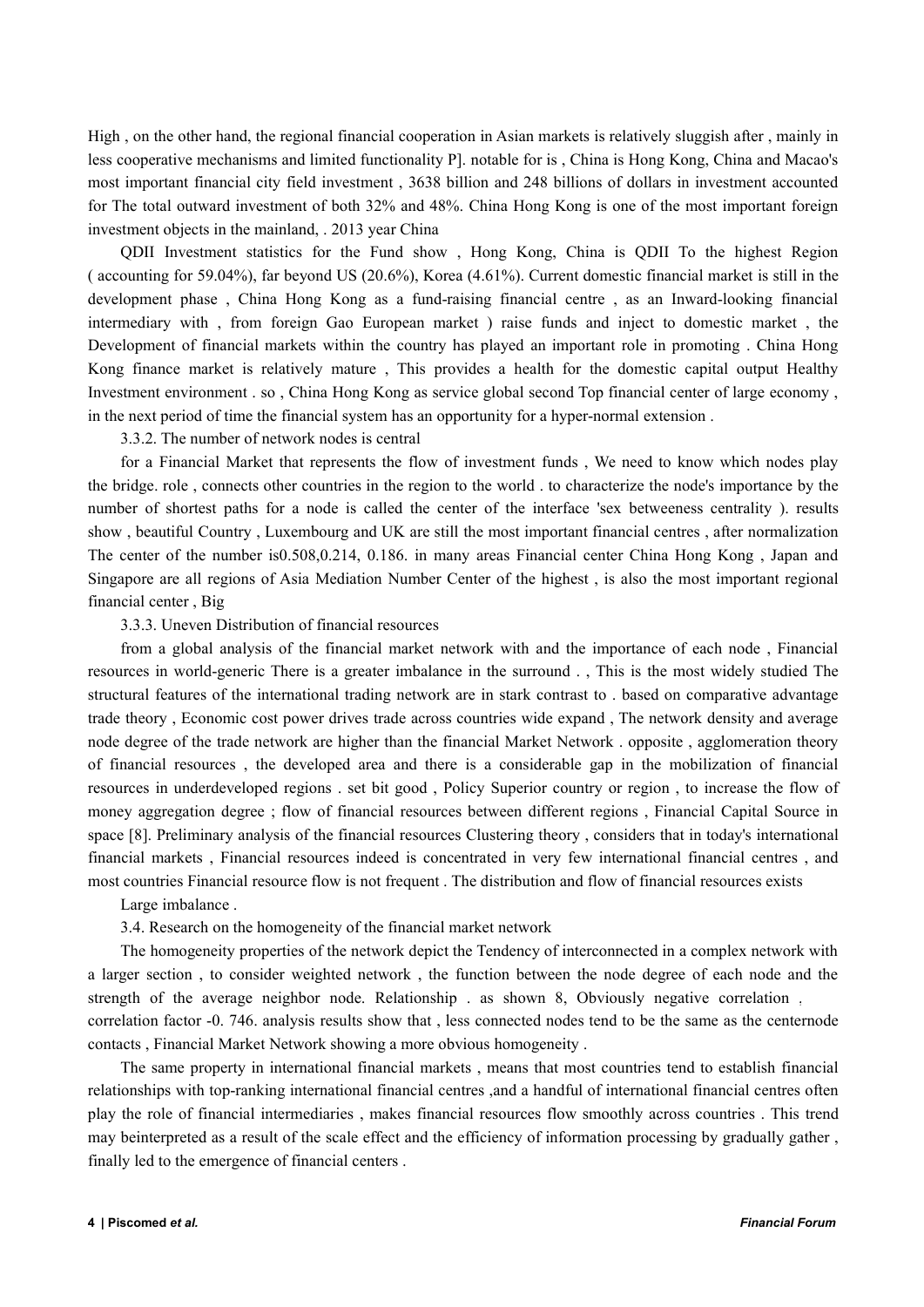#### 3.5. node strength and GDP

whether the agglomeration of financial resources has intrinsic impetus ? region's economy Total is the key factor determining financial agglomeration ? Tobin on 1955year The first time the introduced monetary factors into the traditional theory of economic growth , this Many scholars try to pass the theory of financial liberalization ,endogenous growth theory etc. Many theories to explain the long-term growth of the economy and the development of the financial sector whether there is a close relationship between flat .Financial Market capital flows for a region level can be seen as an important indicator of financial development levels, so this article Greek look through all regions GDP vs. Financial capital Flow Total , Verifying close relationship between financial development and economic growth , more The High level of economic development effectively drives the international financial Center's shape into . calculated , two nonlinear homogeneous relationships , correlation Factor to 0.712. Although most of the GDP is proportional to the Total amount of circulation Department , but Caimas, Is. , Luxembourg , Several special nodes in Hong Kong, China , because of the tax policy , history reason , Impact of factors such as geographic location , Although GDP Total is smaller , but remains an important financial center worldwide .

Research results on the one hand verify that the greenwooc(1990) etc People's research Investigate conclusions : High income level supports full development of the financial system , and Mature The financial system of the, in turn, provides impetus for further economic growth Force ; Low income level underdeveloped traps make the financial system hard to get. Show , This in turn hinders the allocation of resources to investment .<br>on the other hand , research The also illustrates from the side the formation of financial centres and th accumulation of financial resources.

3.6. Clustering factor for financial market investment networks

Whether financial investment has regional flow laws ? because The number of clustering reflects the local topological nature of the network , in particular the network culture's connection connection features , This article then studies the clustering coefficients for the network . Clustering factor The picture the group structure characteristics of financial networks, defines nodes I Clustering Factor Ci for this ki the number of sides that actually exist between nodes Ei and the maximum possible edge number  $FC* k''1''/2$ ] than , calculates the formula as follows :

According to the diagram 9 to see , except for individual nodes , Most nodes of the network has very high clustering coefficients , average clustering factor reached 0.842. when threshold value investment mean 50% when , Total  $\lceil \cdot \rceil$  node's cluster factor up to to maximum 1, that is, between each contiguous node of these nodes is in thefull connection state . This indicates that the international financial Network presents a distinct group structural features , Although most area nodes are not highly efficient ,but locally The area exists with several \_ Regional financial Centers , through financial market The surrounding countries are closely interconnected with each other .

in these tightly connected areas , a node with a greater degree of connectivity includes the China Hong Kong , Canada , France , Germany , Japan , them or as financingFinancial center , or as an investment financial center , plays a role in regional finance heart roles . Step further , This article on clustering coefficients and node strength The correlation factor analysis , There is a weak negative correlation between the two , correlation Factor =  $-0.24$ . The result indicates that A country with a small investment in,, typically does not choose To establish an investment relationship with an international financial center outside of the region, and tend to Connect with neighboring countries in the region , Form A localized ClusterGroup , Regional financial centers are responsible for these regional clustering groups to connect to external regions .

3.7. Foreign financial Market Investment network and Cross-border use of RMB

In terms of the flow of investment funds , Simple financial center into type ;Fundraising type ) Financial Center and outward-oriented investment Financial center . differs from The role of the type of financial center in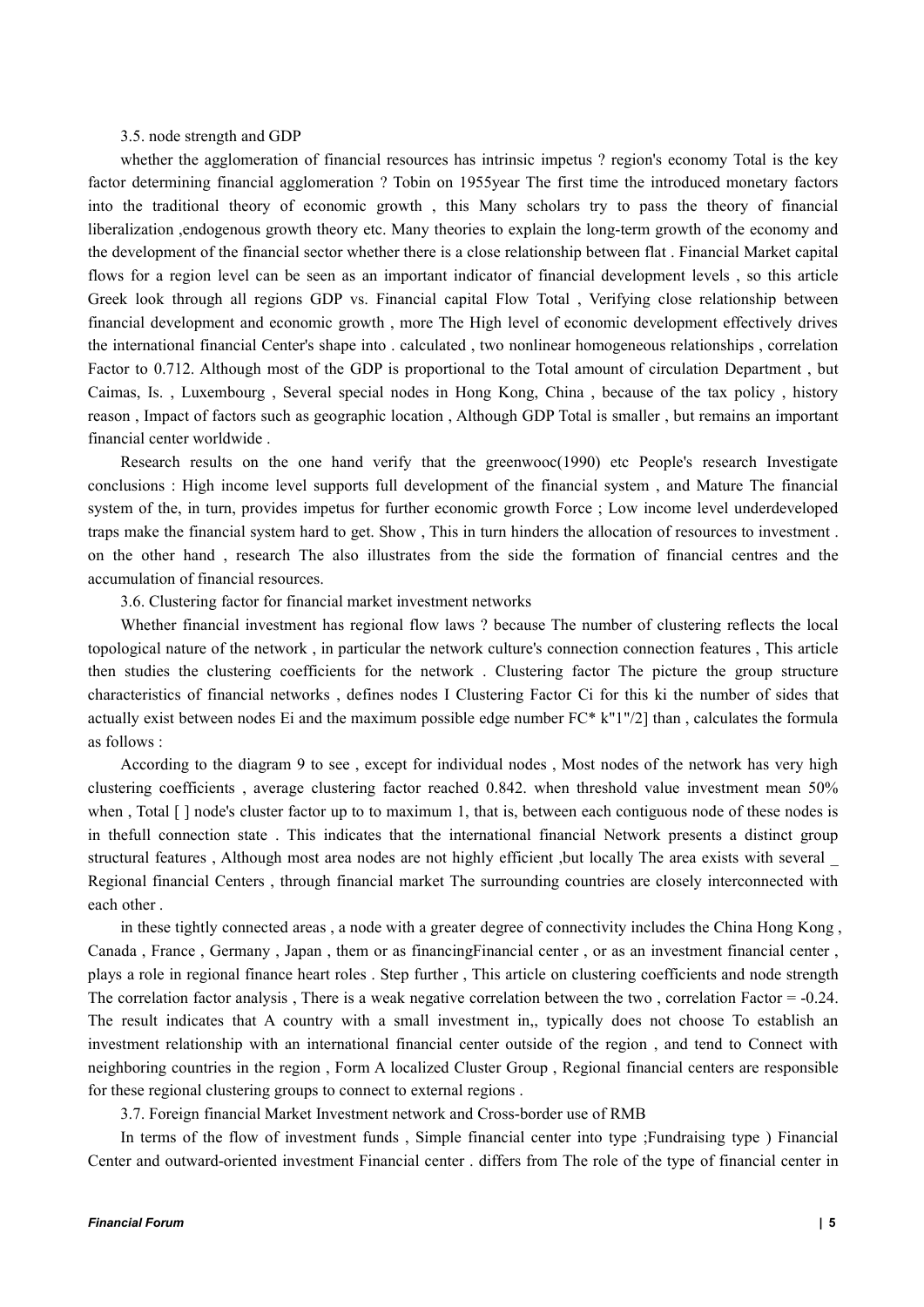the surrounding area is also different . The study of the before the isbased on a stateless network , the cannot differentiate between areas of Attraction and the difference in foreign investment . for a more accurate analysis of the financial central role in the zone , This article isfollowed by a network to Understand the differences in the flow of funds between nodes .

First , Cumulative amount of external investment absorbed by each node Cloth Data Fitting , the result proves that the distribution is also a power law distribution. fitting equation to f  $x^d^x \wedge y^x$ , where a =0.0021 (a less reason is Select unit issues, The confidence interval for is  $(0.0008, 0.0041)$ ; b =0.404, confidence interval is ( 0.338,0.471 ). R square statistic is0.829 , fitting results are better . fit results prove , Investment funds focused on net A handful of nodes in the network, over 60% Total for the region of and less than the total absorption of the United States market, the second-ranked UK absorbed to less than half of the United States . from the regional financial market View , Europe's financial markets are much more developed than others. , Caimas, Is., Method Country , Germany , Luxembourg , traditional financial centres such as the Netherlands and the UK are absorbed into the The investment funds for the are more than 2 trillion U.S. dollars. in Asian financial markets , saying Ben and China :Continental Financial markets are most capable of attracting foreign investment, But the two and also only 2.42 trillion dollar . Although Asia includes China , India , South Korea etc emerging economies , But financial market maturity and openness are more than the European market is backward , directly affects the attractiveness of foreign investment .<br>Second , to fit the cumulative distribution of each node's total outward investment , Capital distribution of

outward investment still subject to power law distribution, cumulative distribution fitting equation to f x  $=$  a\*x " b, where a =0.021, and The probability of falls on the interval  $(0.012,0.03)$ ; b =0.253,95% The probability of falls in the interval The (0.221, 0.285) . R by square statistics 0.891, Proof fit result better .

and the power value of the absorbed capital distribution 0.404 compared to , Foreign Investment cloth power 0.253) smaller , describes the imbalance in the distribution of outbound investment capabilities more unbalanced than absorbing funds . in the area of the statistics, in the same box. Foreign investment highest ten Region accounts for the global total external investment of 80%. A large part of the country's foreign financial investment ability is very weak, only very few The areas of have strong external investment capabilities.

It is worth noting that , Hong Kong, China as GDP A smaller total of Zone , not only have a high ability to attract foreign investment throughout the year, and has a veryStrong outbound investment . 2014 first half of China Hong Kong foreign financial market the total investment in the farm reached 1.15 trillion dollar , exceeds Singapore ,plus hold large financial powers , second only to Japan in Asia . in contrast to , because of the China adopts progressive open capital market policy , Financial Investment subject to suppress , smaller , is the lowest capital mobility in all Asian emerging countries in countries [9] . booming of Hong Kong RMB Offshore Financial center , not only short Capital opening for mainland China , Long term can be directly pushed Move financial deepening of mainland China , Important for RMB internationalization semantic . 2014 year all monthly Shanghai Tong " officially run, " for foreign investment into China Add new channel, Marks the integration of the capital markets of both places gradually strengthened.

## **4. Conclusion and policy recommendations**

4.1. Conclusion

Although the level of global financial integration is steadily increasing, But the financial market The Resource distribution of the field network still has a large imbalance ,Network Rich Club Music Department "" more obvious , Several important financial centres Master Most of the financial resources , Network Rich Club music Department ""is relatively clear show .

The United States and Britain are the most important nodes in the international financial Network , Asia Financial markets are more developed and developed than European financial markets. many . China Hong Kong is the most important regional finance in Asian financial markets Heart, has strong ability to attract foreign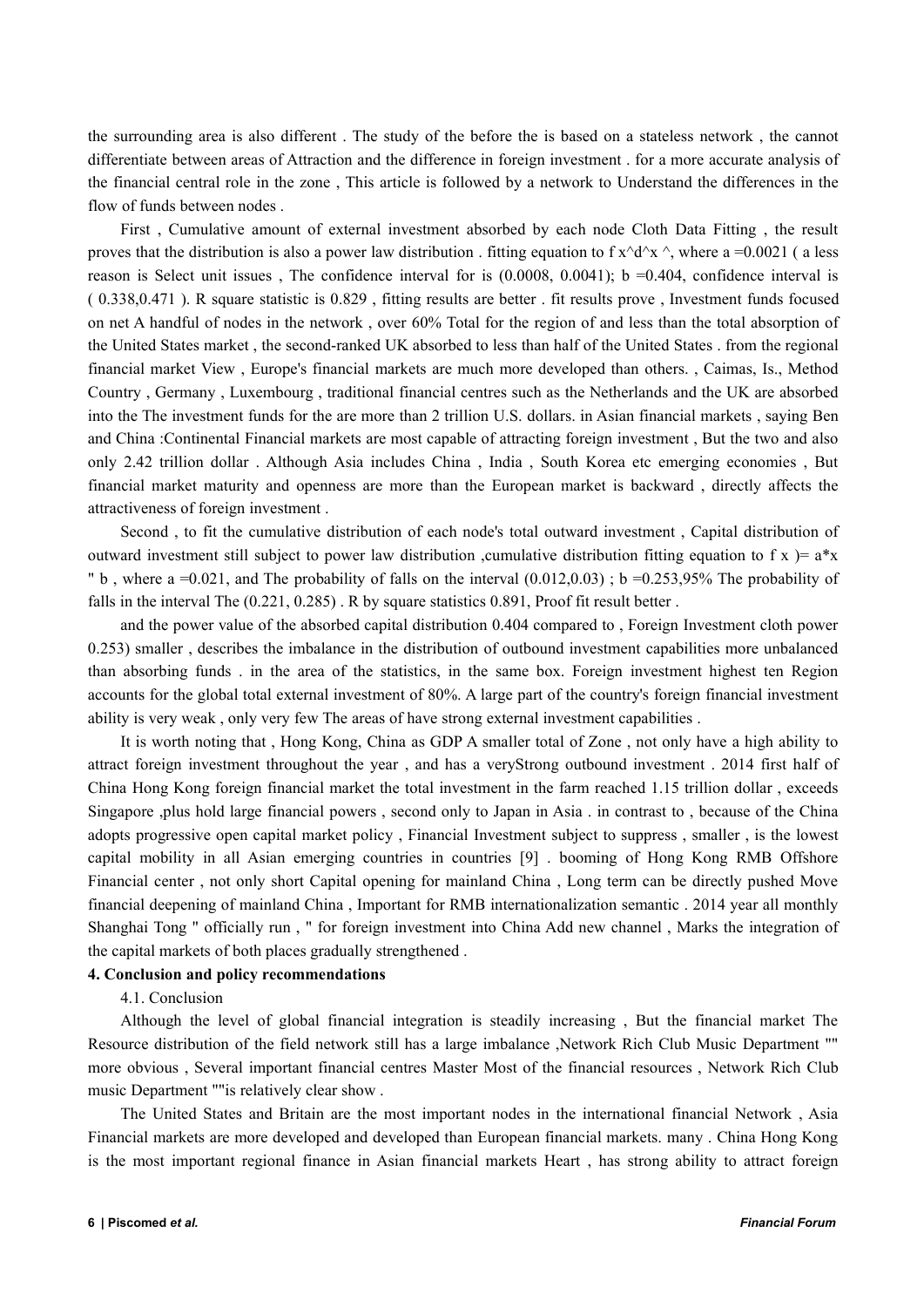investment and ability to invest abroad , The assumes a take responsibility for the entire Asian financial market .<br>There is a certain number between the economic aggregates of a region and the level of financial

development Positive relations ; Financial Market Network has a more obvious homogeneity , Big some countries tend to prioritize financial relationships , The financial agglomeration model led to the emergence and growth of financial centres.

The group structure of the International financial Investment Network is more obvious , Investment A small number of countries tend to be close to each other in the region. Connect, to form a local cluster group, Regional Financial Center The connection between these regional clusters and external regions is .

4.2. policy recommendations

Multiple reasons, such as policy restrictions , Financial markets in mainland China before the development phase, on the one hand, the need to vigorously promote financial reform and gold Merge drill, on the other hand, we need to take advantage of Hong Kong's open and healthy Investment environment , Strengthen contact with international financial Markets , promote RMB promote economic growth across borders .

Pan Yingli ; 2003 ) for , as the city of International Financial center The conditions that are required for include : hinterland or surrounding area with high economic growth 's huge financial services demand as Gravity [a] . China is the world's development null one of the largest economies , has a huge external capital flow requirement ,as a financial transshipment port between mainland China and other countries of the world , in People's currency fully convertible before , Hong Kong, China will always be the ideal offshore gold Center . Hong Kong, China with the support of the central government to actively develop Asia money Market : is mainly Asian dollar market and Asian Euro market ), do the Financial intermediation between mainland financiers and international investors . with China economic growth , with the gradual evolution of financial liberalization , China Hong Kong hopes to be a par for the United States New York , first Class international gold in London, England Thaw Center [one].

Barabas (1999) and other people's research that , The Scale-free network has a more High System stability, but weak against attacks, When important condolences Hub Node ) When there is a crisis, Systemic risk is likely to spread across the network []. Hong Kong, China as a systemically important node, to avoid once a financial crisis is issued spread to surrounding areas especially mainland China financial markets , protect China the stable and healthy operation of Hong Kong's stock market and bond markets is particularly critical . as two relatively independent and increasingly integrated financial system , must be heavy View Hong Kong and mainland China's financial regulatory cooperation and coordination . specifically , China People's Bank and Hong Kong Monetary authority to control financial risk , financial crisis test , identify , Enhanced collaboration and collaboration in areas such as early warning and rescue .

## **Reference**

- 1. Bashusong , left -wai ,Zhu Yuan . Financial networks and contagion to financial stability effect [J]. Financial Issues study, 2013 (2): 3-11.
- 2. Bashusong , left -wai ,Zhu Yuan . Interbank Payment Network and its junction construct features [J]. System Engineering , 2014 (1).
- 3. Bhattacharya, K., Mukherjee, G., Saramaki, J., Kaski, K. and Manna, S.S. International trade Ed network analysis and Modeling[m]. J. Stat. Mech Theory Exp. , 2008 , 02002.
- 4. Boss, M., Elsinger, H., Summer, M., Thurner, S. Network topology of the interbank Market [J].<br>Quantitative Finance, 2004.4 (6:677-684.
- 5. Soramaki, K., Bech, M. L., Arnold, J., Glass, R. J., Beyeler, w.e.the topology, interbank Payment flows [J]. P Hysica A, 2007,379 (1:317-333.
- 6. Schiavo, S., Reyes J., Fagiolo G., International trade and financial integration:a weighted analysis. Q Uantitative Finance (4.
- 7. xiaoling . East Asian Financial cooperation : Genesis , progress and development direction [J]. International Financial Research , 2007 ( 8.
- 8. Liu , Ye Yao-ming . Financial agglomeration and regional economic growth : Research Overview [J].